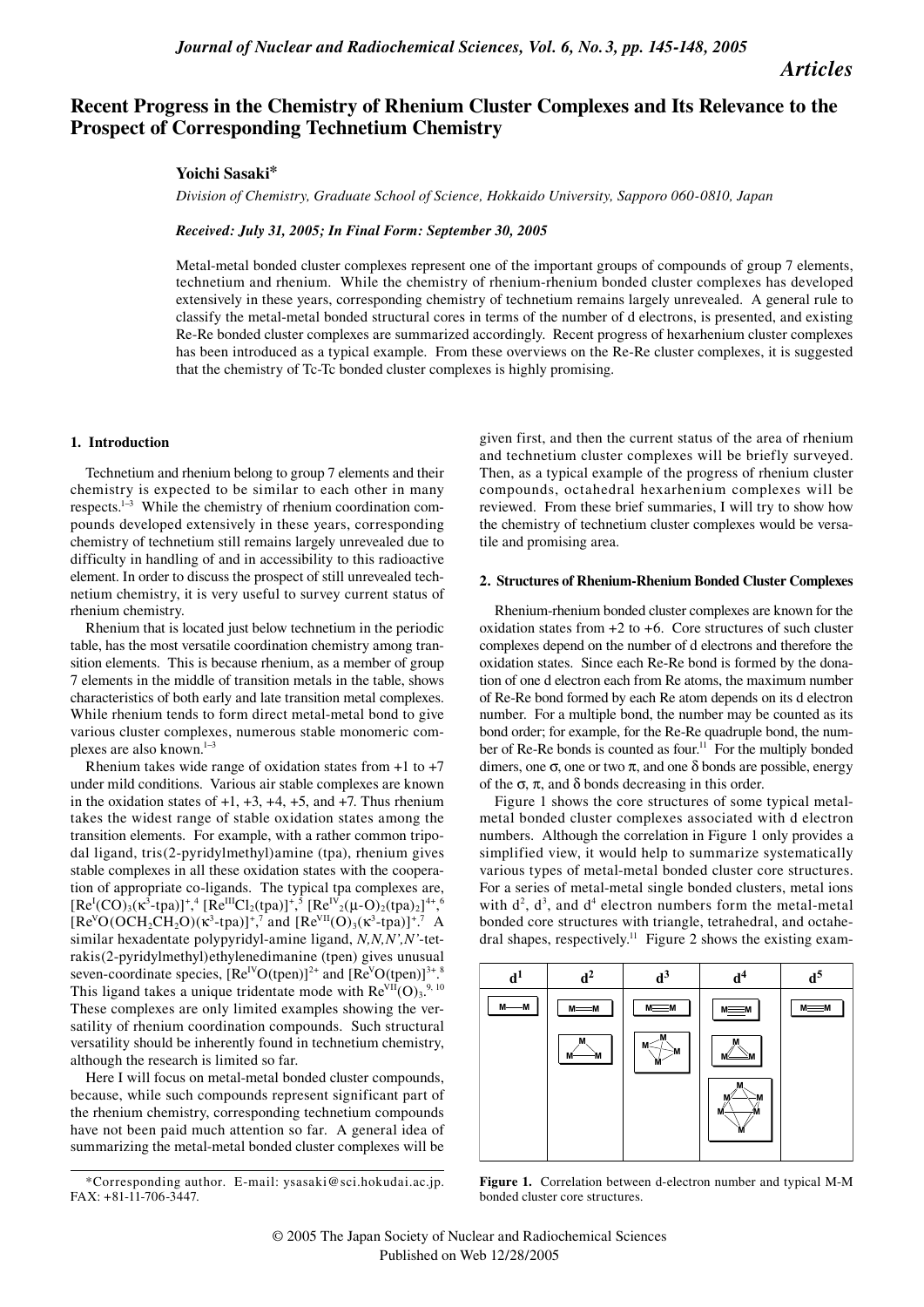

**Figure 2.** Correlation between d-electron number and the structure of some typical Re-Re bonded cluster complexes.

ples of Re cluster complexes. It is seen that the general view of the basic structural cores is successfully applied to Re chemistry. For example, a trivalent Re ion has four d electrons and can form dimers with a quadruple bond, or octahedral hexarhenium clusters where each Re ion forms four Re-Re single bonds with four neighboring Re atoms. Other type of clusters like triangular trimers with three Re-Re double bonds is also known. Tetravalent Re with  $d<sup>3</sup>$  electronic configuration may form Re-Re triple bonded dimer or tetrahedral tetramer with six Re-Re single bonds. It should be noted that the bond order of edge-shared dimers of a  $d<sup>3</sup>$  metal is complicated as the order of  $\delta$  and  $\delta^*$  orbitals are often in the reverse order ( $\delta$  >  $\delta^*$ ) depending on the interaction with the bridging ligands.<sup>6, 12</sup> Pentavalent Re with  $d^2$  electonic configuration prefers to take monomeric oxo complexes, but Re-Re double bonded dimer is also known.13 Triangular trinulcear complex with two Re-Re single bonds is another choice of cluster structure. The Re-Re single bonded dimer is the only structure for  $d^1$  Re(VI).<sup>14</sup> An example of the dimer given in Figure 2 adopted the extreme expression that assumes highly basic ligand  $\text{CH}_2^{2-}$  coordinates to Re(VI). The alternative way of considering covalent bond between  $\text{Re}$  and  $\text{CH}_2$  is of course possible.

For the metal ions with the number of d electrons larger than 4, dimers of reduced bond order may be formed, since additional d electrons would occupy anti-bonding orbitals of metal-metal bonds.

It should be noted that overall structure is completed by the cooperation of appropriate ligands that stabilized the given oxidation state. For the higher oxidation states, highly basic ligands such as  $O^{2-}$  and  $N^{3-}$  should be required. Chemistry of tri-, tetra-, and hexanuclear calcogenido-bridged clusters with Re-Re single bonds have developed considerably in the last decate.15−17 Mixed valent cluster complexes are often found where the bond-order as summarized above have to be modified adequately.

## **3. Structures of Technetium-Technetium Bonded Cluster Complexes**

Figure 3 shows some technetium cluster complexes which are summarized based on the general scheme given in Figure 1. It is obvious that Tc-Tc bonded cluster chemistry is so far dominated by only dimeric complexes. Thus, Tc-Tc dimers with single to quadruple bonds are known. The bond-order depends on the number of d electrons. The hexavalent Tc forms Tc-Tc single bonded dimers that are stabilized by the cooperation of highly negative nitride ligands (Tc  $\equiv$  N).<sup>18</sup> So far, tri-, tetra- and hexamers with metal-metal single bonds are not very common for Tc.19 This is unlikely to be the reflection of intrinsic nature of technetium, but rather such compounds have not yet been the targets of extensive study. Namely, sulfur bridged cluster complexes that characterize the tri-, tetra-



**Figure 3.** Correlation between d-electron number and the structure of some Tc-Tc bonded cluster complexes.



**Figure 4.** Simplified MO characteristics of hexarhenium(III) core.

and hexarhenium cluster chemistry, have not yet been studied extensively for technetium.

## **4. Some Recent Developments in Octahedral Rhenium Cluster Complexes**

Among various Re cluster complexes, hexarhenium(III) complexes have been studied most extensively in these years.<sup>17</sup> The complexes with an octahedral  $\text{Re}_6(\mu_3-E)_8$  (E = S, Se, Te) core show various interesting properties which would likely be observed for yet unexplored analogous hexatechnetium complexes. The structure of the hexarhenium core is seen in the  $d<sup>4</sup>$ part of Figure 2, in which six ligands oriented outward are called as terminal ones, and the eight  $\mu_3$ -ligands occupy capping sites. Since various characteristic properties of hexarhenium complexes described herein are a reflection of the electronic structure of the hexameric structural core, simplified views of the molecular orbital studies as illustrated in Figure 4 are considered first.20−23 Octa(calcogenido)hexarheni um(III) core is featured by strong bonding orbitals of the Re-Re  $\sigma$  bond which are in deep bonding oribital level. The HOMO region is mainly composed of capping and terminal ligand filled orbitals. Orbitals in the LUMO region are mainly composed of empty metal orbitals which are basically of  $\pi$ character with regard to the metal-metal bond. Therefore the hexarhenium core is considered as a poor  $\pi$ -donating and rather good  $\pi$ -accepting moiety.

The hexarhenium(III) complexes may be regarded as a giant octahedron, by considering the  $\text{Re}_6(\mu_3-E)_8$  core as a metal ion and each terminal site (gray circles in the Figure) as a ligand of simple mononuclear metal complexes. By referring various aspects of mononuclear metal complexes, some new approaches to the hexarhenium cluster chemistry have been made. The hexarhenium core is extremely stable. The ligand substitution reactions of the terminal sites are very slow and require higher temperature (> 100 ˚C) to cause the substitution efficiently. Terminal sites can be substituted in a stepwise manner by various ligands such as halide ions, CN<sup>-</sup>, NCS<sup>-</sup>, pyridyl ligands, phosphine ligands, CH<sub>3</sub>CH. DMSO, and so on. A series of the mixed terminal ligand complexes such as  $[Re_6(\mu_3-E)_8(X)_{6-n}(L)_n]^{(4-n)-}(L=P(C_2H_5)_3, E=S, n=2-6; E=$ Se,  $n = 3-6$ ;<sup>24, 25</sup> L = pyridine (py) and some pyridine deriva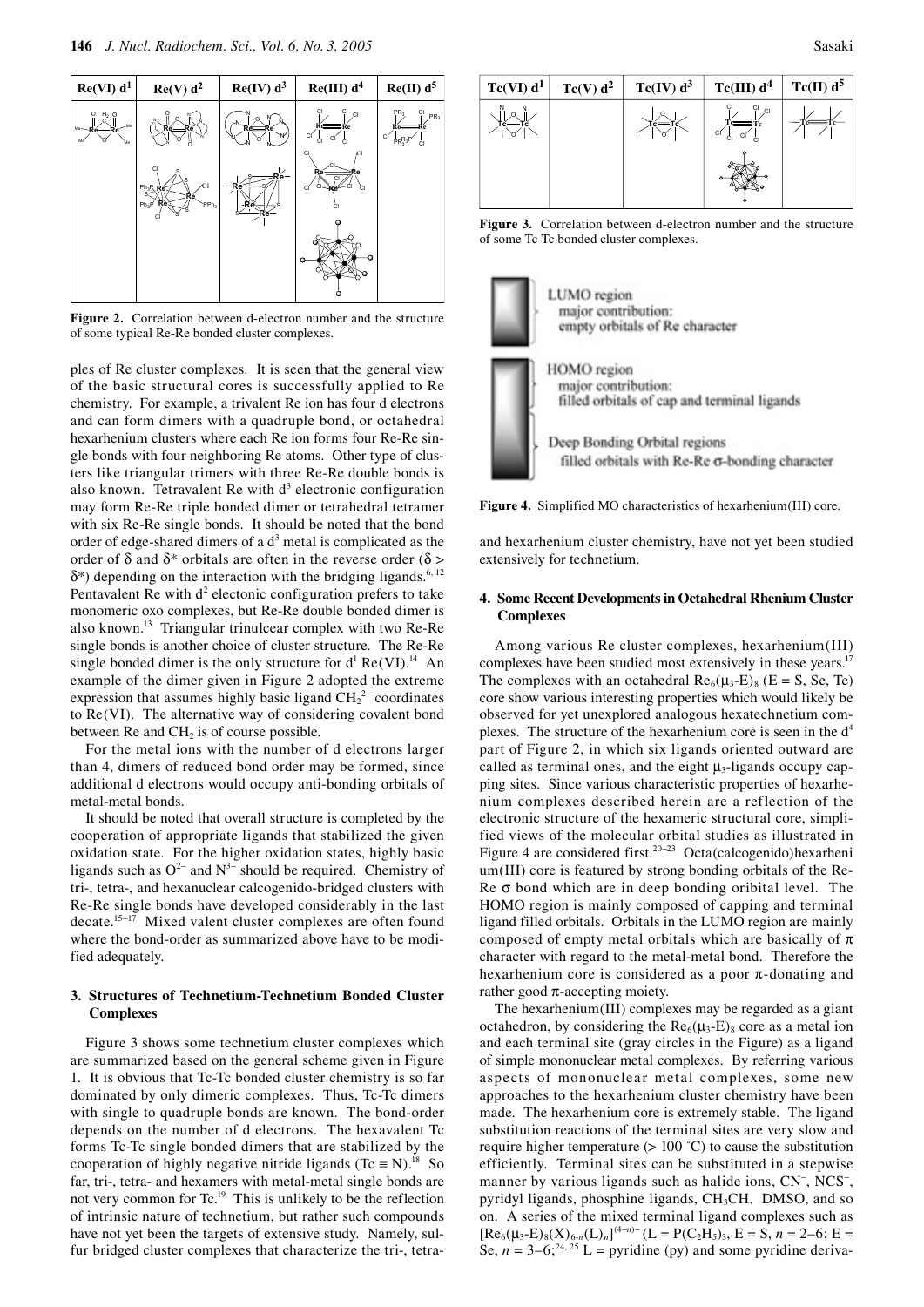tives,  $E = S$ ,  $n = 2-4$ <sup>26, 27</sup> were prepared. Geometrical isomers were also isolated for the complexes with  $n = 2-4$ . By using a long chain chelating ligand  $(C_6H_5)_2P(CH_2)_6P(C_6H_5)_2$  (dpph), the formation of a novel giant chelate ring was found in a series of the complexes,  $[Re_6(\mu_3-Se)_8I_{6-2n}(\mu\text{-dpph})n]^{(2n-4)+}$   $(n=2-4).^{28}$ A bulky porphyrin ligand 5-(4-pyridyl)-10,15,20-tritolylporphyrin can be successfully introduced into all of the six terminal sites of the hexarhenium(III) core.<sup>29</sup> A kinetic study of ligand exchange reactions of the mixed ligand system, *cis*- and *trans*-[ $\text{Re}_6(\mu_3\text{-}S)_8\text{Cl}_4\text{(py)}_2$ ]<sup>2-</sup>, with py-d<sup>5</sup>, showed selective substitution of py ligands but not  $Cl^{-,30}$  The results are in sharp contrast to some mononuclear complexes with  $d\pi$  rich metal ions like Co(III) where less basic Cl<sup>−</sup> should be the ligands that are preferentially substituted. The poor  $\pi$ -donating and rather good  $\pi$ -accepting character of the hexarhenium(III) core makes stronger coordination with Cl<sup>−</sup> as compared with py.

The hexarhenium(III) clusters undergo one-electron oxidation to the  $\text{Re}_{6}$ (III,III,III,III,III,IV) oxidation state where the half-filled orbital is considered to be delocalized over the entire hexarhenium core. X-ray structural analyses of oneelectron oxidized species have revealed Jahn-Teller distortion of the hexarhenium core. $31$  The one-electron oxidation potentials shift to positive direction with an increase in the number of pyridine ligands; the redox potentials of  $[Re_6(\mu_3-S)_8Cl_6]^{4-}$ ,  $[Re_6(\mu_3-S)_8Cl_4(py)_2]^2$ <sup>-</sup> (both cis and trans), and *mer*- $[Re_6(\mu_3-S)_8Cl_4(py)_2]^2$  $S$ <sub>8</sub>Cl<sub>3</sub>(py)<sub>3</sub>]<sup>-</sup>, being +0.31, +0.77, and +0.97 V vs Ag/AgCl, respectively.26 Thus the coordination of pyridine makes the hexarhenium clusters more difficult to oxidize. This fact may be explained by considering that pyridine is a less effective  $\pi$ donating ligand than Cl<sup>−</sup> is and reduce the electron density of the core. Another interesting feature is the splitting of the ligand reduction waves of  $[Re_6(\mu_3-S)_8Cl_4(L)_2]^{2-}$  (both cis and  $trans)$  ( $L = pyrazine$ , 4-cyanopyridine). The splitting indicates the ligand-ligand electronic interaction through the giant hexarhenium(III) core. This is remarkable since simple mononuclear metal center is not as effective as in this case for the splitting of ligand redox waves.<sup>23</sup> When six redox active ligands are introduced into the six terminal sites of the hexarhenium(III), the ligand redox waves split into six in some cases. The ligandligand electronic interaction may be mediated through  $\pi$ -type LUMO of the hexarhenium(III) core.

The most significant aspect of the hexarhenium(III) complexes is their strong luminescence with relatively long lifetime (in the order of  $\mu s$ ).<sup>32</sup> The emissive properties are reserved by changing the terminal and capping ligands. Emissions are observed also for other  $d^4$  octahedral complexes such as  $Mo(II)$ and  $W(II)$ .<sup>33</sup> This fact indicates that corresponding hexanulcear Tc(III) clusters would also be strongly luminescent .

All the interesting features of the hexarhenium cluster complexes mentioned here could be inherently observed for analogous hexatechnetium complexes in somewhat modified way, and indicate potential versatility of technetium cluster chemistry. It should be noted that the MO characteristics (poor  $\pi$ donor and good  $π$ -acceptor) as mentioned above could be a common feature of metal cluster complexes particularly those with metal-metal single bonded ones. Therefore the knowledge of various characteristic properties of hexarhenium complexes is useful for the understanding of the properties of other type of cluster complexes.

#### **5. Similarity and Differences between Rhenium and Technetium Complexes**

In general, second transition metals and their congener of third transition series give structurally similar complexes, and the basic structures found in rhenium are very likely seen also in technetium. The most significant difference in the structurally analogous rhenium and technetium complexes would be found in their redox potentials. From the general trends found

in the pairs of complexes in other groups such as Mo-W, Ru-Os, and Rh-Ir, it is expected that a technetium complex would show redox potentials more positive by ca. 0.5 V than its rhenium analogue. Thus lower oxidation state is more stabilized in technetium. Ligand substitution lability would be expected to be somewhat higher in Tc than corresponding Re compounds.

In summary, rhenium cluster chemistry is now expanding significantly and its versatility and significance have increasingly verified. There should be a wide variety of technetium cluster chemistry to be explored, significantly contributing not only to basic transition metal chemistry, but also to wider potential applications. Technetium cluster chemistry should certainly be a highly promising area.

#### **References**

- (1) R. Alberto, Rhenium, *Comprehensive Coordination Chemistry II, Vol 5, ed. J. A. McCleverty and T. J. Meyer,* Elsevier, Oxford, 2004, p127.
- (2) U. Abram, Technetium, *Comprehensive coordination chemistry II, Vol 5,* ed. J. A. McCleverty and T. J. Meyer, Elsevier, Oxford, 2004, p271.
- (3) F. A. Cotton, G. Wilkinson, C. A. Murillo, and M. Bochmann, *Advanced Inorganic Chemistry, 6th ed.,* J. Wiley Interscience, New York, 1999.
- (4) M. Omizo, K. Tsuge, and Y. Sasaki, unpublished.
- (5) H. Sugimoto, C. Matsunami, C. Koshi, M. Yamasaki, K. Umakoshi, and Y. Sasaki, Bull. Chem. Soc. Jpn. **74**, 2091 (2001).
- (6) (a) H. Sugimoto, M. Kamei, K. Umakoshi, Y. Sasaki, and M. Suzuki, Inorg. Chem. **35**, 7082 (1996). (b) T. Takahira, K. Umakoshi, and Y. Sasaki, Acta Crystallogr., Sect. C **50**, 1870 (1994).
- (7) (a) H. Sugimoto and Y. Sasaki, Chem. Lett. 541 (1997). (b) H. Sugimoto and Y. Sasaki, Chem. Lett. 197 (1998).
- (8) H.-Y. Jin, S. Ikari, K. Kobayashi, K. Umakoshi, H. Sugimoto, A. Mitani, M. Abe, Y. Sasaki, and T. Ito, Bull. Chem. Soc. Jpn. **77**, 1139 (2004).
- (9) A. Mitani, M. Abe, K. Tsuge, and Y. Sasaki, Chem. Lett. **34**, 502 (2003).
- (10) T. Tabeya, M. Abe, A. Mitani, K. Tsuge, and Y. Sasaki, J. Nucl. Radiochem. Sci. **6**, 145 (2005).
- (11) Y. Sasaki, Hyomen **29**, 220 (1991) (in Japanese).
- (12) K. Umakoshi, N. Misasa, C. Ohtsu, T. Kojima, M. Sokolov, M. Wakeshima, Y. Hinatsu, and M. Onishi, Angew. Chem. Int. Ed. **44**, 720 (2005).
- (13) G. Böhm, K. Wieghardt, B. Nuber, and J. Weiss, Inorg. Chem. **30**, 3464 (1991).
- (14) (a) S. Cai, D. M. Hofman, J. C. Huffman, D. A. Wierda, H.-G. Woo, Inorg. Chem. **26**, 3693 (1987). (b) D. M. Hoffman and D. A. Wierda, J. Am. Chem. Soc. **112**, 7056 (1990). (c) M. Machura, Coord. Chem. Rev. **249**, 591 (2005).
- (15) T. Saito, J. Chem. Soc., Dalton Trans. 97 (1999).
- (16) T. Saito, T. Suenaga, N. Sakai, Y. Nakamura, S. Yamamoto, D. Iriuchijima, and K. Yoza, Inorg. Chem. **44**, 4427 (2005).
- (17) J.-C. P. Gabriel, K. Boubekeur, S. Uriel, and P. Batail, Chem. Rev. **101**, 2037 (2001).
- (18) (a) J. Baldas, J. F. Boas, J. Bonnymann, S. F. Colmanet, and G. A. Williams, J. Chem. Soc., Chem. Commun. 1163 (1990). (b) F. Tisato, F. Refosco, and G. Bandoli, Coord. Chem. Rev. **135**, 325 (1994).
- (19) (a) S. V. Kryuchkov, A. F. Kuzina, and V. I. Spitsyn, Dokl. Akad. Nauk. SSSR **287**, 1400 (1986). (b) S. V. Kryuchkov, M. S. Grigor'ev, A. F. Kuzina, B. F. Gulev, and V. I. Spitsyn, Dokl. Akad. Nauk. SSSR **290**, 866 (1986). (c) V. I. Spitsin, S. V. Kryuchkov, M. S. Grigor'ev, and A. F. Kuzina, Z. Anorg. Allg. Chem. **563**, 136 (1988). (d) W. Bronger, M. Kanert, M. Loevenich, and D. Schmiz, Z. Allog. Allg.